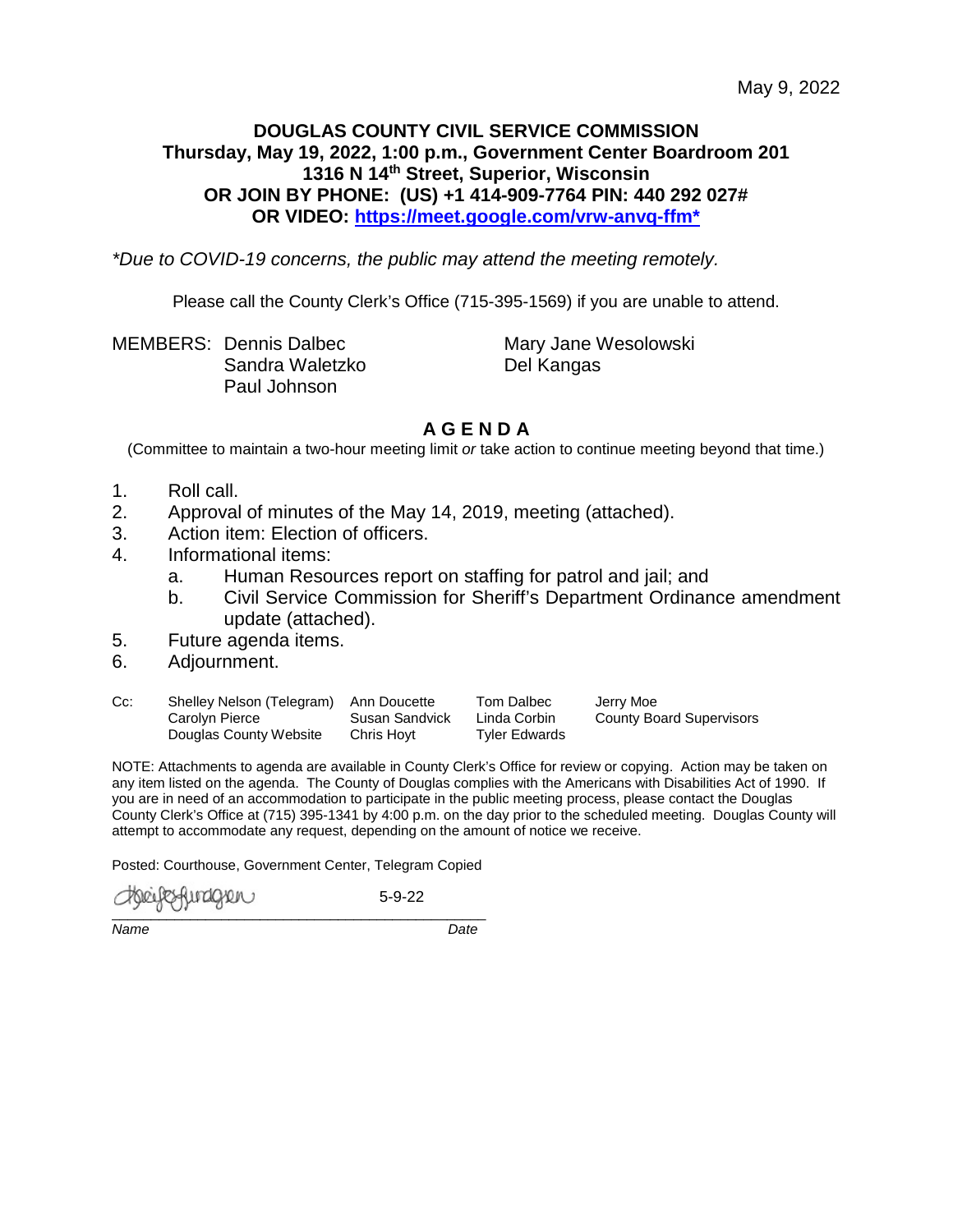## **DOUGLAS COUNTY CIVIL SERVICE COMMISSION Tuesday, May 14, 2019, 10:00 a.m., Courthouse, Room 207C 1313 Belknap Street, Superior, Wisconsin**

Meeting called to order by Vice Chair Sandra Waletzko.

**ROLL CALL:** Present –Sandra Waletzko, Del Kangas, Mary Jane Wesolowski, Paul Johnson, Richard Berchild. Others present – Tom Dalbec, Ann Doucette, Holly Mortenson, Jerry Moe, Linda Corbin, Kaci Lundgren, Committee Clerk.

**APPROVAL OF MINUTES:** Motion by Kangas, second Johnson, to approve minutes of the April 26, 2017, meeting, with the following amendment: Remove "active until January 2018" under Status and Expiration of Eligibility Lists - Deputies. Motion carried.

### **ACTION ITEMS:**

**Election of Officers:** Election needed due to chair resignation.

**Civil Service Commission Chair:** Waletzko nominated Paul Johnson. No further nominations. Motion by Waletzko, second Wesolowski, to close nominations and cast unanimous ballot for Paul Johnson. Motion carried.

**Civil Service Commission Vice Chair:** Johnson nominated Sandra Waletzko. No further nominations. Motion by Johnson, second Kangas, to close nominations and cast unanimous ballot for Sandra Waletzko. Motion carried.

**Civil Service Commission for Sheriff's Department Ordinance Amendment:** To remove language that includes Jailers; contract expired in December 2018 and Jailers are no longer under protected service. All county policies will still be followed by Human Resources for hiring process.

**ACTION (REFERRAL):** Motion by Wesolowski, second Kangas, to approve ordinance as amended, and refer to Public Safety Committee. Roll call vote taken with 4 – Yes, 1 – No. Voting no – Johnson. Motion carried.

#### **INFORMATIONAL ITEMS:**

**Human Resources Staffing Report – Patrol Division:** 2 patrol deputy vacancies; 10 persons remaining on eligibility list after 2 are removed due to potential hire.

**Status Eligibility Lists for Deputies:** New list of deputies may be necessary, as list is over a year old.

**ACTION:** Motion by Johnson, second Wesolowski, to start recruitment process for a deputy eligibility list, in a timeframe that fits the needs of all involved. Motion carried.

**Parliamentary Procedure:** Included with agenda; reviewed.

FUTURE AGENDA ITEMS: Eligibility list; ordinance amendment update.

**ADJOURNMENT:** Motion by Kangas, second Wesolowski, to adjourn. Motion carried. Meeting adjourned at 10:42 a.m.

Submitted by, Kaci Lundgren, Committee Clerk